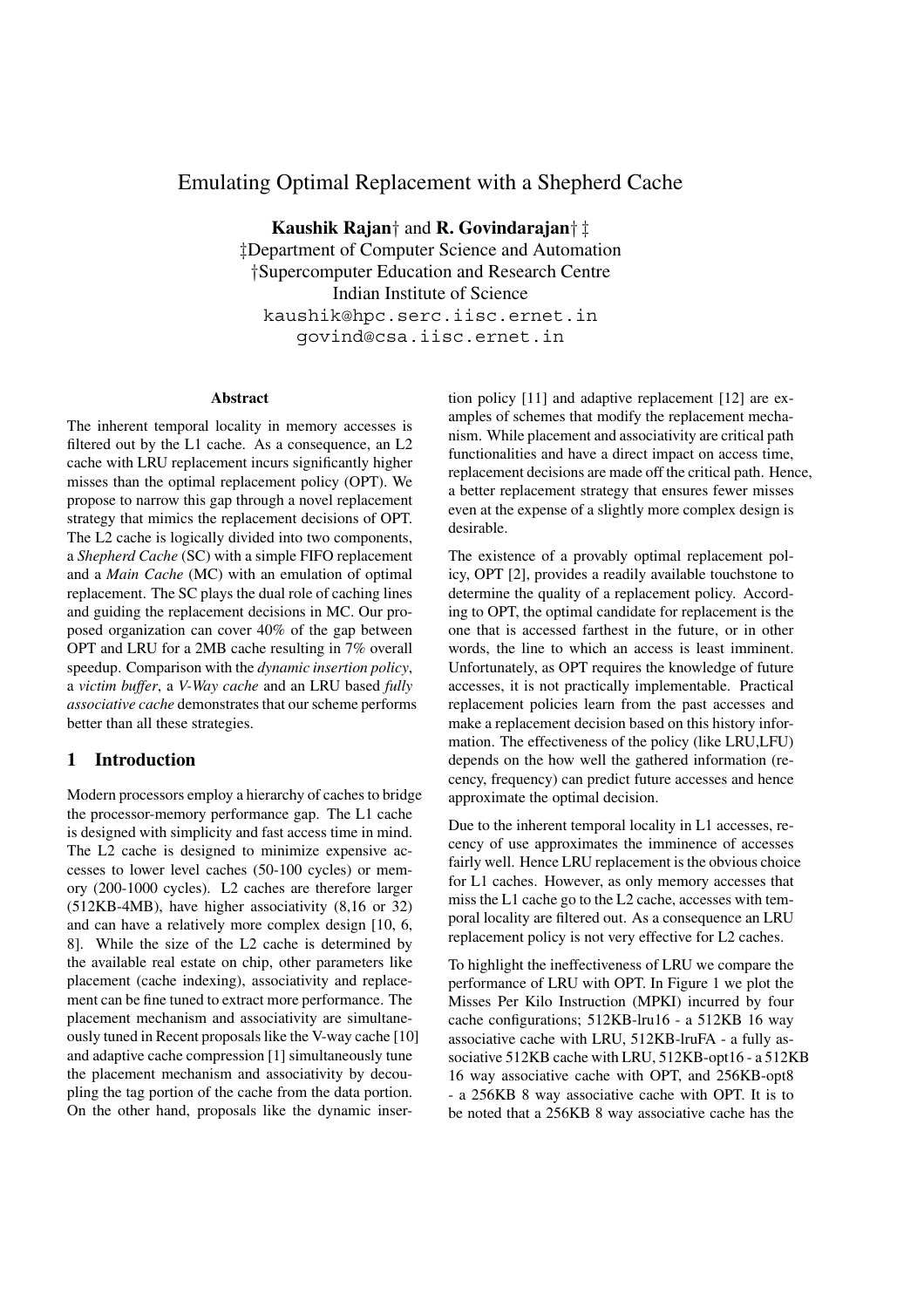same number of sets (256) as other configurations but has only 8 ways per set. Clearly a 512KB-opt16 outper-



Figure 1: LRU vs OPT. Values going out of Y axis range are indicated along the bar. Only benchmarks with MPKI of at least 5 are plotted. The *avg26* is the average over all 26 SPEC2000 benchmarks.

forms 512KB-lru16 achieving a reduction in MPKI of up to 83.5% (for twolf). What is more interesting to note is that even an 8 way OPT for a smaller 256KB cache (256KB-opt8) can achieve better performance than 512KBlru16 for most benchmarks. In fact, in most cases it even out-performs 512KB-lruFA. This trend is seen at higher cache sizes also. These observations indicate that dedicating a part of the cache to guide the replacement of the remaining cache space would be beneficial.

In this paper, we propose a novel organization which facilitates the emulation of the OPT replacement policy in hardware with the aid of a *shepherd cache*. In our organization the L2 cache is logically divided into two components, the *Shepherd Cache* (SC) with a simple FIFO replacement policy and a *Main Cache* (MC) with an emulation of optimal replacement. As observed previously, OPT requires a lookahead into future accesses to be able to make an optimal decision. SC aids MC replacement by providing this lookahead window. Lines that miss in the cache are buffered in the SC before a MC replacement decision is taken. While the line is in SC it gathers information about potential replacement candidates in MC. This gathered information facilitates in making a replacement decision that approximates OPT fairly well. It is to be remembered the proposed organization only tries to emulate optimal replacement in the main cache and not the entire cache (SC+MC). Though SC and MC are logically separate, we cleverly choose the organizational parameters of the two components so that the two logical components can be fitted in as a single physical structure. By doing so, we avoid any expensive movement of lines from one component to the other.

Performance evaluation over the entire SPEC2000 suite reveals that our proposed replacement strategy closes the gap between OPT and LRU by 31% to 53% for cache sizes ranging from 512KB to 4MB. Also our proposal out-performs other contemporary schemes including the dynamic insertion policy [11], a fully associative cache with LRU replacement, the V-way cache [10] and a victim buffer [7]. The overall system performance is improved by up to 47.1% with an average speedup of 7%.

The rest of the paper is organized as follows. Section 2 summarizes the optimal replacement policy. Section 3 elaborates on our proposed shepherd cache organization. Section 4 describes the simulation methodology and reports experimental results. Section 5 describes some of the related work and we conclude in Section 6.

## **2 The Optimal Replacement Policy**

On a miss any replacement policy could choose to replace either one of the lines present in the cache, or choose not to place (bypass) the line that caused the miss in the cache. Hence there are  $A + 1$  replacement candidates for an A-way set associative cache. The optimal replacement policy (OPT) chooses for replacement, the replacement candidate that has a next access farthest in the future [2, 9]. That is, if we order the replacement candidates according to their imminence of access, OPT would replace the line that is least imminent. As a corollary, if all lines in the cache have a next access before the line that caused the miss is accessed again, then the optimal decision is to not place the miss causing line in the cache at all. Such a replacement is referred to as *selfreplacement* in this paper.

We briefly illustrate the working of OPT with a simple example. We demonstrate the working with a 4 way associative cache with entries  $(A_1, A_2, A_3, A_4)$  in one of its sets initially. The access stream for the set is shown in Figure 2. When  $A_5$  misses the cache, OPT could choose to replace either *<sup>A</sup>*<sup>1</sup>,*A*<sup>2</sup>,*A*<sup>3</sup>,*A*<sup>4</sup> or choose not to place *<sup>A</sup>*<sup>5</sup> in the cache. To pick the optimal candidate, OPT orders these lines according to their next access in the access stream and picks the cache line that is last in this order for replacement. For  $A_5$  the optimal order is shown in row 2 of Figure 2. The lookahead window required to make the replacement decision is circled in the figure.

| Access Sequence     |  | A ¦A ¦A ¦A ¦A ¦A ¦A |  |  |  |  |
|---------------------|--|---------------------|--|--|--|--|
| OPT order for $A_5$ |  |                     |  |  |  |  |
| OPT order for $A_6$ |  |                     |  |  |  |  |

Figure 2: Working of OPT

Based on this ordering  $A_5$  replaces  $A_2$  and the cache now contains the lines  $(A_1, A_3, A_4, A_5)$ . The next access *<sup>A</sup>*<sup>1</sup> is a hit and no changes are made to the cache. On access to  $A_6$ , a replacement candidate needs to be picked among  $A_1$ , $A_3$ , $A_4$ , $A_5$  and  $A_6$ . The optimal order is as shown in row 3 of Figure 2 . Based on this order, OPT decides not to place  $A_6$  in the cache at all (self replace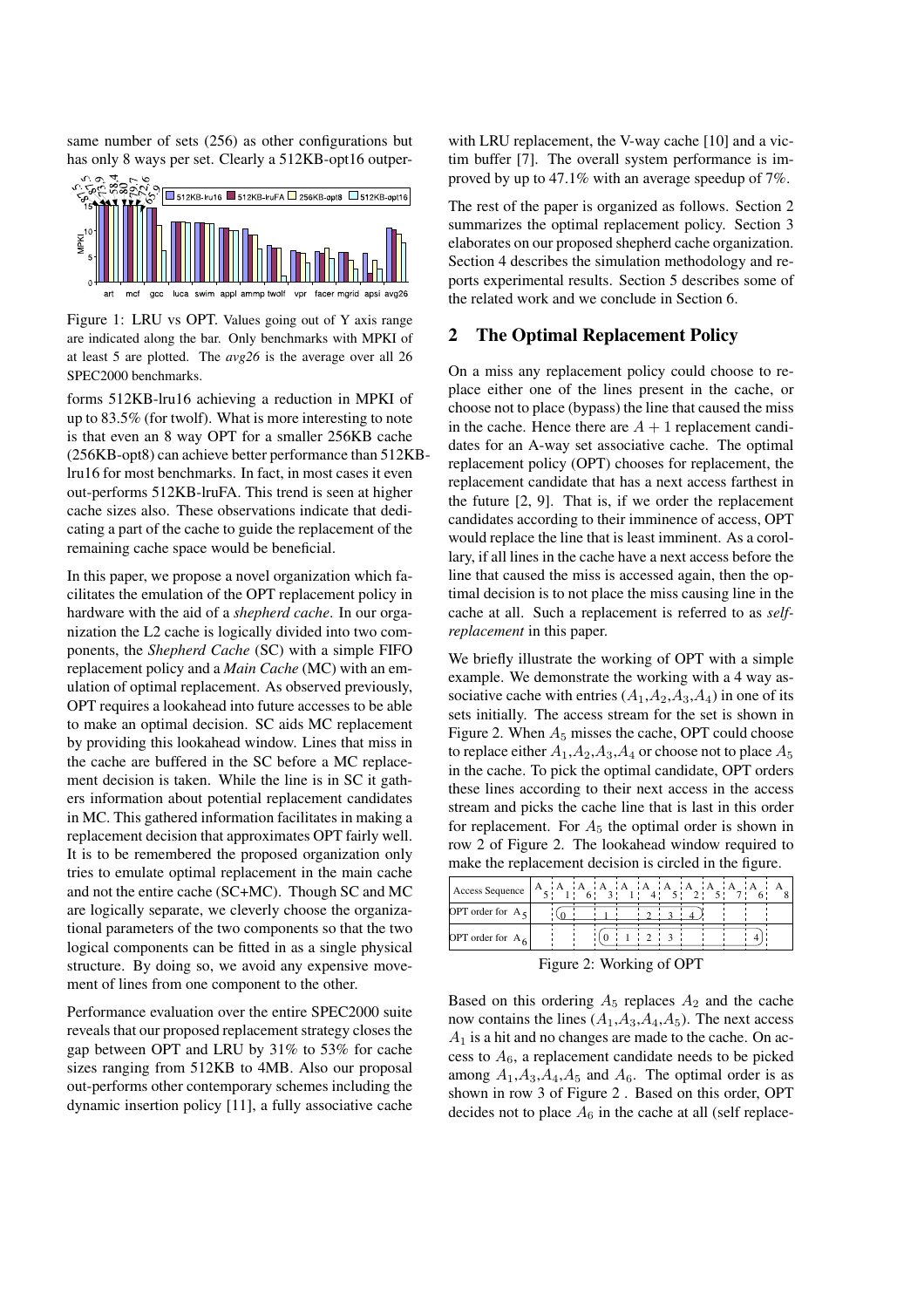ment) and leaves the cache as it is. The replacements proceed on in this manner.

## **3 Emulating OPT with a Shepherd Cache**

As is evident from the above example, OPT needs to lookahead into future accesses to be able to determine the optimal replacement candidate. We propose to emulate this lookahead through a Shepherd Cache. We split the L2 cache into 2 component caches, the Shepherd Cache (SC) and the Main Cache (MC), and try to emulate OPT in MC. New lines are initially buffered in the SC. While in the SC each line gathers information regarding the optimal ordering of replacement candidates. Finally, when the line reaches the head of the SC, a decision is made on whether it should replace an MC line or self-replace.

#### **3.1 Overview of Shepherd Caching**

Below we illustrate how the SC aids in emulating optimal replacement for MC. Subsequent sections provide a detailed description of the hardware structures required to achieve this. To emulate OPT for a 4 way associative MC we add 2 Shepherd Cache ways to each set. The two SC ways of the set are referred to as  $SC_1$  and  $SC_2$ . To emulate OPT the imminence order<sup>1</sup>with respect to each SC line needs to be tracked. A column of counters is associated with each SC line for this purpose. The columns for  $SC_1$  and  $SC_2$  together form a Count Matrix (CM) as shown in Figure 3(a). Further, each SC line has a Next Value Counter associated with it (*NVC*<sub>1</sub> and  $NVC<sub>2</sub>$ ). The NVC's keep track of the next value to be assigned along the column. Initially we assume that the MC contains the lines  $(A_1, A_2, A_3, A_4)$  and that the SC is empty (refer to Figure 3(a)). Consider the same sequence of accesses as used previously (Figure 2 and Figure 3).

The access to  $A_5$  misses and is buffered in SC at  $SC_1$ . The column of counters associated with  $SC<sub>1</sub>$  is initialized to 'e' indicating empty (Figure 3(b)) and  $NVC_1$  is initialized to 0. The next access,  $A_1$ , is a hit in MC. The optimal order with respect to  $A_5$  is updated to indicate the position of  $A_1$  (Figure 3(c)). This is done by assigning the value at  $NVC_1$  (zero) to the counter corresponding to  $A_1$  in  $SC_1$ 's column.  $NVC_1$  is then incremented to 1. Now the column for  $SC_1$  reflects that  $A_1$  is the most imminent access with respect to  $A_5$ .

The next access  $A_6$  misses and is assigned a new SC entry  $(SC_2)$ . As  $A_6$  is not a replacement candidate for  $A_5$ ,  $A_6$  does not need to be ordered with respect to  $A_5$ . Remember that only  $A_1$ - $A_5$  are replacement candidates for *A*5. To reflect this a dummy value (zero) is set along  $A_6$ 's row for  $SC_1$ 's column. Figure 3(d) indicates the changes made. The next accesses  $A_3$  is again a hit and the counter values in both columns (corresponding to  $SC_1$  and  $SC_2$ ) are updated to reflect the optimal order as shown in Figure 3(e). As before the corresponding NVC's are copied into the row of *<sup>A</sup>*<sup>3</sup> and then incremented. The counter matrix now indicates that with respect to  $A_5$  the most imminent line is  $A_1$  and  $A_3$  is next. At this point the replacement victim for  $A_5$  is one among the less imminent lines -  $A_2$ ,  $A_4$  or  $A_5$ . For  $A_6$  the CM reflects that  $A_3$  is the most imminent access. The next few accesses  $\lt A_1, A_4, A_5, A_2, A_5$   $>$  are all hits (either in SC or MC) and updations to the optimal order proceed in a similar manner. Note that  $A_1$  does not again update its counter in *SC*1's column as it already has a value indicating its position in the optimal order with respect to  $A_5$  (Figure 3(f)). As a consequence the two columns now have different counter values for *A*1, this is consistent with OPT.

After accesses  $\langle A_1, A_4, A_5, A_2, A_5 \rangle$ ,  $SC_1$ 's column (Figure 3(i))reflects the complete optimal ordering for *A*<sup>5</sup>, this is identical to the one in row 2 of Figure 2. When the next access  $A_7$  misses, it needs to be placed in the SC by pushing out the oldest SC line,  $A_5$ . At this point  $A_5$  will replace an MC line or itself. The line is chosen based on the optimal order gathered in *SC*<sup>1</sup>'s column. The column indicates that  $A_2$  has the highest counter value and hence  $A_5$  replaces  $A_2$ . This replacement decision  $(A_5$  replacing  $A_2$  in MC) is in tune with OPT's replacement decision. The modified state after the replacement is shown in Figure 3(j). Proceeding further in this manner (Figures  $3(k)$  and  $3(l)$ ) it can be seen that  $A_6$  would pick itself as the replacement candidate (again conforming to OPT).

In this example the lookahead provided by SC is sufficient to make optimal replacement choices. As long as the SC is successful in providing sufficient lookahead the 2 component structures are guaranteed to get hits that the MC alone would have achieved if it used OPT. In addition, while SC is gathering imminence information there can be a few extra hits (like the access to  $A_2$ ) which an MC alone with OPT would not achieve. In comparison a 6 entry LRU would have replaced  $A_6$  on access to  $A_7$ . As the immediately succeeding access is to  $A_6$ , such a replacement would be premature and would cause an unnecessary miss. Even if SC cannot provide the lookahead to establish a complete ordering among all the replacement candidates, it would still establish a partial ordering among the replacement candidates. This order-

<sup>&</sup>lt;sup>1</sup>We use the terms imminence order and optimal order interchangeably. The imminence of an access is always with respect to a particular access in the access stream.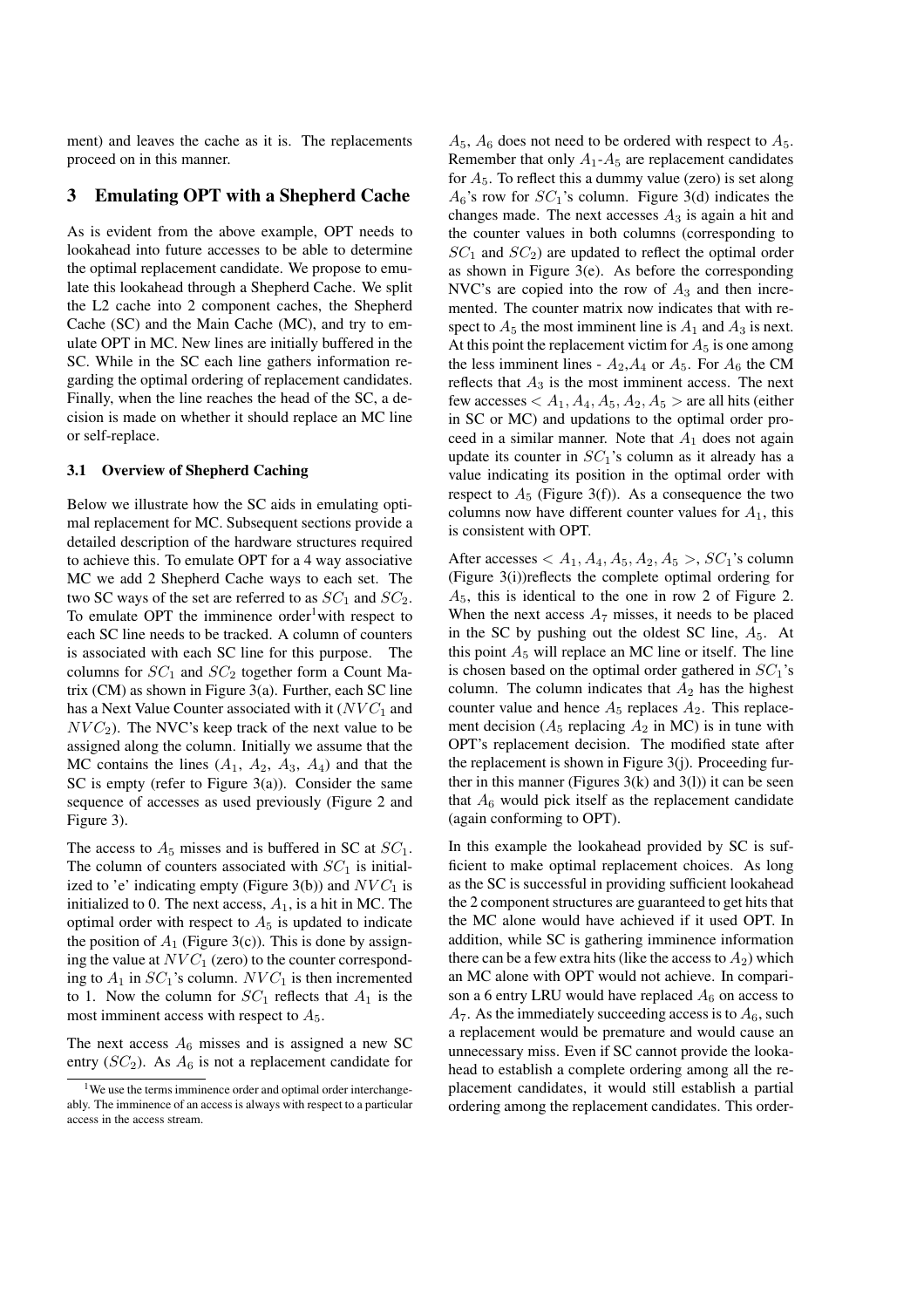

Figure 3: Working of SC+MC on the access stream  $A_5, A_1, A_6, A_3, A_1, A_4, A_5, A_2, A_5, A_7, A_6, A_8 >$ . The recently made modifications and recently processed accesses are shown in blue and italicized, the next set of accesses to be processed is underlined. The links shown in the first figure are implicitly assumed to be present in the remaining graphs. SC : Shepherd Cache, MC : Main Cache, NVC : Next Value Counter, CM : Count Matrix

ing would help in restricting the replacement to one of the less imminent lines. In the following subsections, we describe the Shepherd Cache organization detail.

### **3.2 Cache Organization**

In order to keep the physical organization simple we propose to split the cache such that a fixed number of lines of each set are reserved for SC and the remaining are reserved for MC. The lines belonging to the shepherd cache constitute the *SC-associativity* and the remaining lines of the set constitute the *MC-associativity*. For example, a 512KB cache with 128B line size, 12 way MC-associativity and 4 way SC-associativity will contain 256 sets, with each set having 4 lines for SC and the remaining 12 for MC. Each logical structure is assumed to have support for an inherent baseline replacement strategy. We restrict SC to have a simple FIFO re-



Figure 4: Logical Cache Organization (SC-4, MC-12)

placement, while for the MC we experiment with LRU, LFU and random baseline replacement strategies. It is possible that the SC is unable to provide sufficient lookahead to find the least imminent line but only narrow down the candidates to the less imminent lines. In this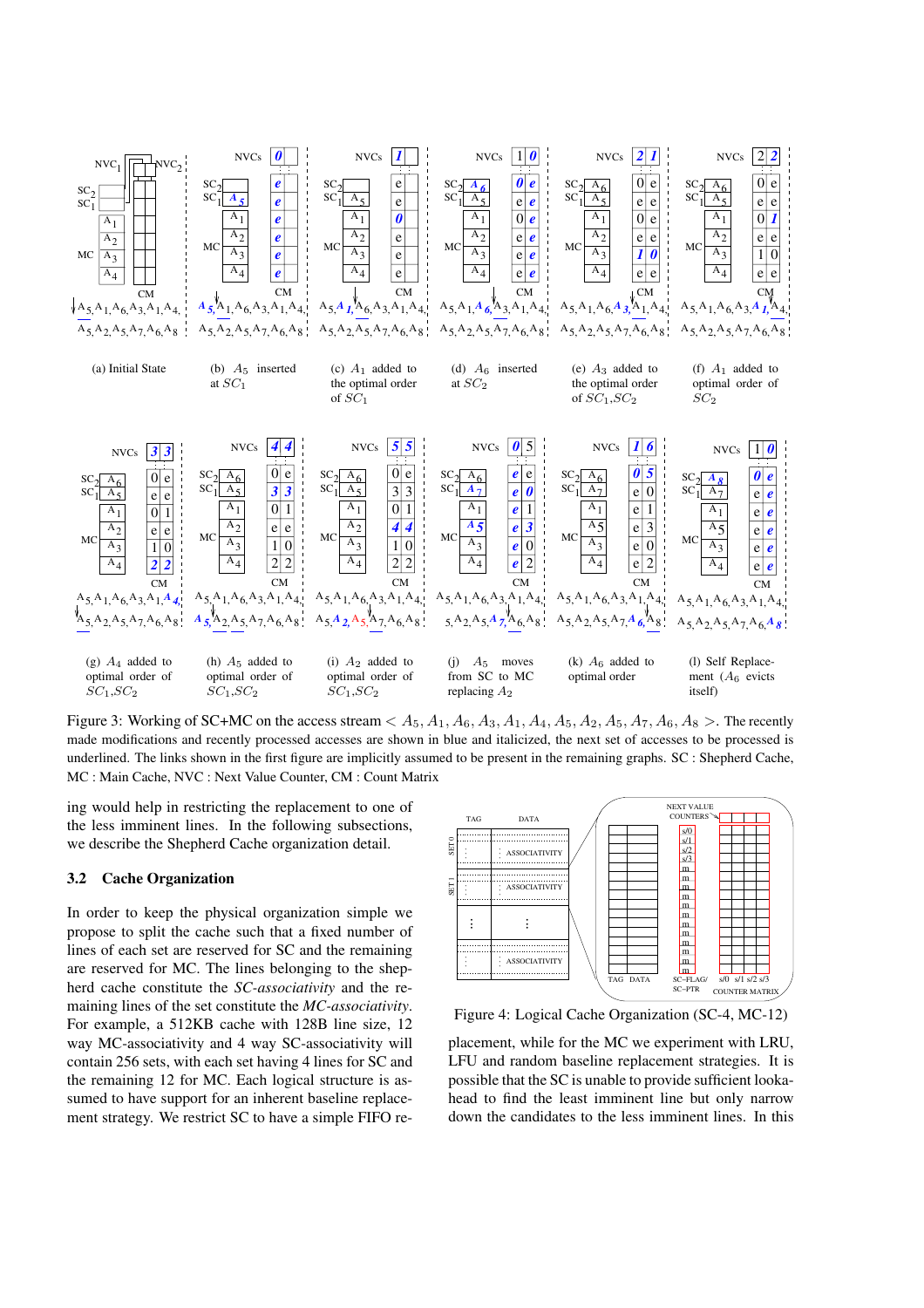case, the baseline MC replacement strategy is used to choose among the less imminent lines. The overall logical organization of the cache and internal structures within a set are shown in Figure 4. The term *associativity* refers to the total associativity of the set unless explicitly qualified as SC-associativity or MC-associativity.

In order to track the imminence order of accesses a Count Matrix (CM) is associated with each set. The Count Matrix has one column for each SC line to track the optimal order with respect to it, and a row per cache line (SC+MC) as each line can have a different positions in the optimal order with respect to the different SC lines. Each entry in CM is  $log_2(associativity) + 1$  bits wide with one bit in each counter used as an empty flag to indicate whether it contains a value or not. In addition to the CM, a single row of Next Value Counters is used to track the next value to be assigned along each column. There has are SC-associativity such entries. These structures were briefly introduced in the previous section.

Further, each line has an *SC-flag* and *SC-ptr* associated with it. The SC flag is used to indicate whether the line belongs to SC or MC. The *SC-ptr* keeps track of the corresponding column for SC lines using a *log*<sup>2</sup>(*SCassociativity*) bits. The *SC-flag* and *SC-ptr* together prevent the need for physically moving lines from one component to the other. This would simplify the changes illustrated in Figure  $3$ (j) where  $A_5$  was physically moved to MC. Overall for an SC-associativity of 4 and an MCassociativity of 12 the auxiliary structures (*SC-Flag/ptr*, CM and NVA) amount to 48B per set and 12KB totally for a 512MB cache. This amounts to only 2.3% of the size of the cache. Further, the access to these structures is off the critical path as they only aid in L2 replacements.

Having described the organization of the cache we now explain the working of the cache. In the following discussion a line that hits the cache (SC or MC) is denoted by  $H$ , a line that misses the cache (SC+MC) is represented by *M*, the oldest SC entry by FIFO order is denoted by *O* and the replacement victim chosen by *O* based on the order collected is referred to by *R*.

## **3.3 Modifications on a Cache Hit**

On every cache hit the counters of the row corresponding to the line *H* are updated based on the *next value counters*. A new value is assigned only if the empty flag is set. The corresponding *next value counters* are incremented. Note that only columns which do not already contain a value are given a new value to ensure that only the first access to a line is tracked. This is required for accurately mimicking OPT as OPT tracks only the im-



Figure 5: Update on a cache hit. Only relevant CM values are shown, other entries may also be populated. A value other than *e* for a CM entry implicitly means that the empty flag is reset. Modified entries are in blue and italicized.

mediate next accesses of the lines. Figure 5 illustrates the changes to the structures on a cache hit.

#### **3.4 Modifications on a Cache Miss**

On every cache miss the incoming line, *M*, needs to be allocated an entry in the SC and a new column of counters associated with it. Logically two sets of replacements take place: the oldest SC entry *O* replaces a line *R* chosen based on the gathered optimal order (explained in the next subsection), and *M* replaces *O* in the shepherd cache. Physically this is accomplished by combining these replacements into one by replacing the line *R* with *M* and adjusting the auxiliary structures to indicate that (1) if *O* is not self-replaced, it now belongs to MC, (2) *M* belongs to SC and (3) *SC-ptr* of *M* points to the column (in CM) previously used by *O*.

In addition, the following modifications are made to the CM. The empty flag of all entries along *M*'s newly assigned column are set. All values along *M*'s row are set to the dummy value (0) and their empty flags are reset. By doing so the new SC line is artificially made the most imminent line with respect to the older SC lines. Note that now there may be more than one line with value 0, but no information is lost with regard to the least imminent line2. Figure 6 illustrates these changes that take place on a miss.

Further, if *O* has moved into the MC (not self-replaced), it needs to be tracked by the baseline MC replacement policy. It is to be noted that *O* has already been through an SC and is not necessarily moved into the MC on an access to it. Therefore, if the baseline replacement policy is LRU, *O* is conservatively assumed to be the Least Recently Used with respect to previously present MC lines. If the baseline MC replacement policy is LFU, *O*

<sup>2</sup>The least imminent line has either empty flag set or a non-zero value as long as MC-associativity*>*1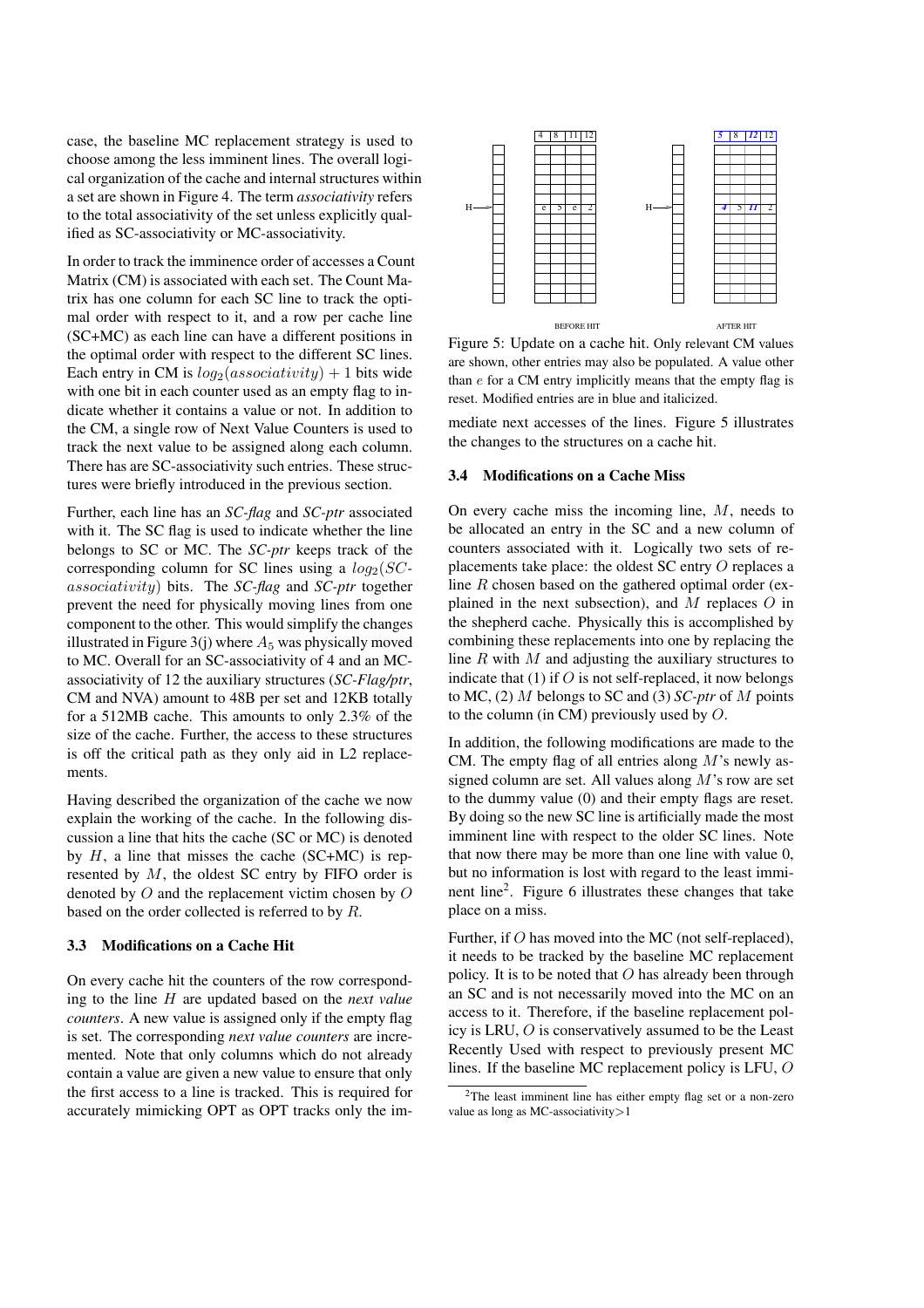is assumed to start with a frequency count of zero.



Figure 6: Update on a cache miss. Only relevant CM values are shown. *m* and *s* indicates MC and SC respectively. Modified entries are in blue and italicized.

#### **3.5 Making a Replacement Decision**

In order to accommodate a new entry *M*, a replacement decision needs to be made based on the oldest SC candidate *O* (*O* can be identified using the baseline FIFO of SC). The column corresponding to *O* is traversed to pick out a replacement victim. If the empty flag is set for some lines in the column, one among them is chosen based on the baseline replacement policy as the replacement victim *R*. Otherwise the line with the maximum counter value is chosen for replacement. Note that the replacement victim is implicitly restricted to be one among the lines in MC or *O* itself as the remaining newer SC entries would have the lowest possible counter value (zero) and empty flag reset. The replacement choices are therefore restricted to the choices that OPT would consider. Figure 6 illustrates the changes.

### **3.6 Replacement Complexity**

L2 misses have high miss penalties because the time for memory to return the missing data is in the order of 400 cycles. Replacement decisions are hence off the processors' critical path and can tolerate some complexity Further, we expect that the complexity of our replacement scheme to be not very different from the commonly used LRU replacement policy. To justify this claim, we estimate replacement complexity in terms of the number of bits that need to be accessed to make a replacement decision. The estimates are made for an (SC-4,MC-12) cache assuming simple naive implementations.

For each miss the following needs to be done. (1) Find the oldest SC entry. This conservatively requires access to four 2 bit values ( $4 \times 2 = 8$  bits). (2) Find entries along the corresponding CM column with their empty flag set, if any. This requires access to 16 empty flags. (3a) If empty entries exist, apply the baseline replacement policy and pick a replacement victim among lines corresponding to these empty entries. In the worst case, this requires access to counter values of all 12 MC lines  $(12 \times 4 = 48$  bits). or (3b) If there is no entry with empty flag set, choose the entry with the largest value for replacement. This requires access to  $16 \times 4 = 64$ bits. Overall this amounts to access of 72 to 88 bits. In comparison a naive implementation of LRU-16 would require access to  $16 \times 4 = 64$  bits.

## **4 Performance Evaluation**

### **4.1 Methodology and Configurations**

We report the performance results both in terms of MPKI and speedup in CPI. The evaluation is done for *ref* inputs of the entire SPEC2000 benchmark suite. The performance is evaluated over 3 billion instructions after forwarding the first 2 billion instructions. A 3 billion instruction interval is chosen so that all benchmarks incur at least 10 million L2 accesses. The MPKI is measured using trace driven simulation while CPI is measured using simplescalar-3.0 [3]. The processor configuration used in our simulations is indicated in Table 1.

| rable 1. processor configuration |                                     |  |  |  |
|----------------------------------|-------------------------------------|--|--|--|
| Parameter                        | Value                               |  |  |  |
| <b>CPU</b>                       | 8 wide decode/commit, out-of-order  |  |  |  |
|                                  | 8 wide issue, speculative execution |  |  |  |
| ROB, LSQ                         | 64 entry ROB, 32 entry LSQ          |  |  |  |
| <b>Branch</b>                    | 12KB combining Branch predictor,    |  |  |  |
| Predictor                        | bimodal + Gshare, 10 cycle penalty  |  |  |  |
| L <sub>2</sub> cache             | unified 512KB, 1MB, 2MB or 4MB      |  |  |  |
|                                  | 128B Block, 16 way, 8 cycle latency |  |  |  |
| Write buffer                     | Infinite write buffer               |  |  |  |
| $L1-I$ and                       | 16KB 2 way,                         |  |  |  |
| L1 D cache                       | 32B Block, 2 cycle latency          |  |  |  |
| Memory                           | Infinite size, 400 cycles           |  |  |  |

Table 1: processor configuration

Table 2: Configurations for alternative schemes

| Scheme        | Parameters                                |
|---------------|-------------------------------------------|
| <b>DIP</b>    | $16/32/64$ dedicated sets, epsilon $1/32$ |
| V-way cache   | 32 tags per set, tdr 2                    |
|               | global reuse distance replacement         |
| Victim Buffer | MC+VB, VB same assoc as SC                |
| fa cache      | fully associative with LRU                |
| $OPT-16$      | 16 way associative OPT replacement        |

We evaluate performance for various SC+MC configurations by keeping the total associativity of the set to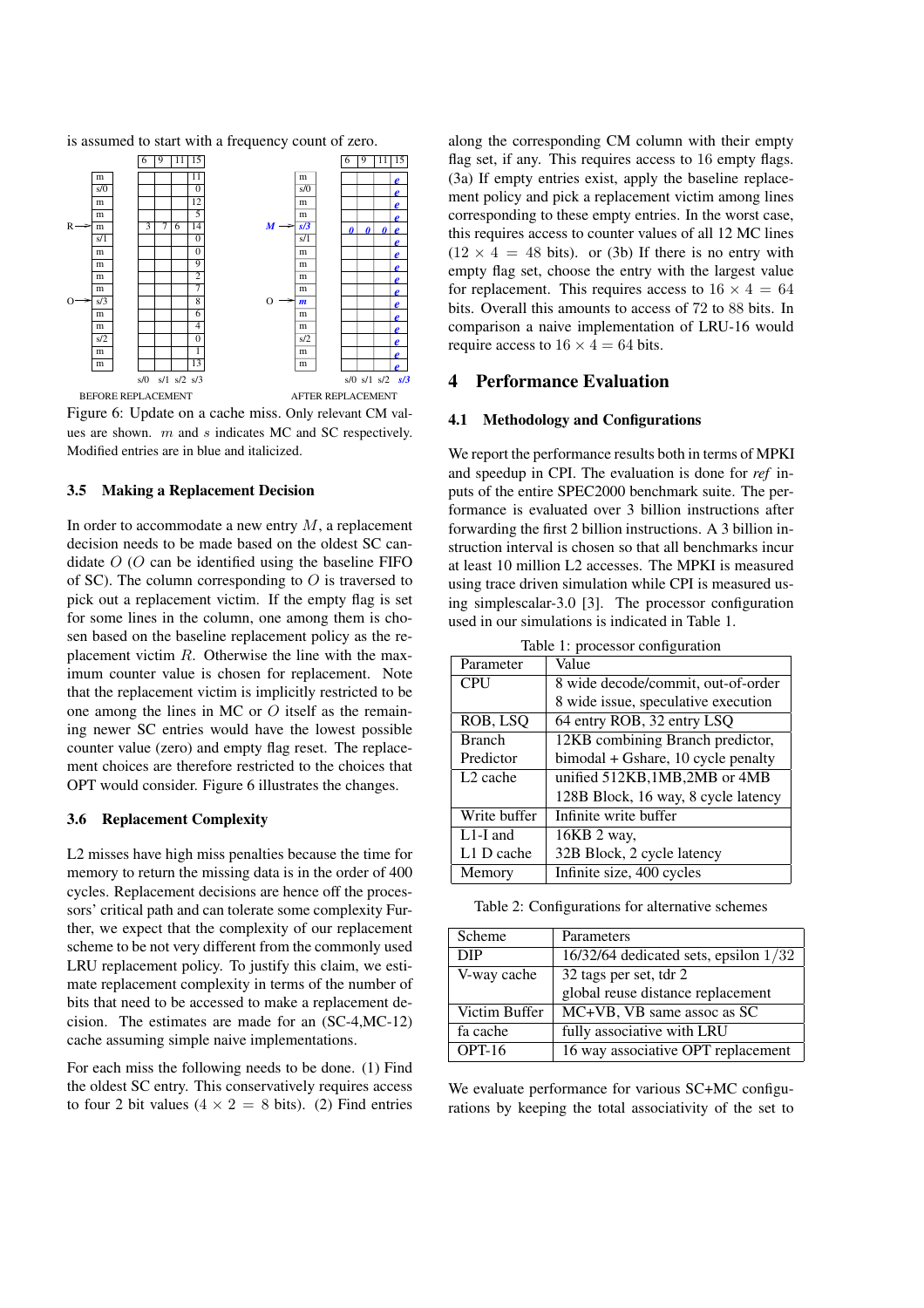16 and varying the SC-associativity from 2 to 14. MCassociativity varies correspondingly from 14 to 2. These schemes are referred to by their SC-associativity as SC-2 to SC-14 respectively. For example, SC-4 refers to an organization where in each set SC-associativity is 4 and MC-associativity is 12. Note that the amount of lookahead provided by the different schemes increases with increase in SC-associativity. At the same time the size of the main cache for which OPT is emulated decreases with increase in SC-associativity.

In addition to LRU, we compare the performance (in terms of MPKI) with two recent L2 replacement strategies, the Dynamic Insertion Policy (DIP) [11] and the V-way cache [10]. We also compare the performance of a Victim Buffer with an identical configuration as our Shepherd Cache. Further, we compare performance with two idealistic caching alternatives, a fully associative cache with LRU replacement and a 16 way associative cache with OPT replacement. The configurations of all the above schemes are indicated in Table 2. For DIP we vary the number of dedicated sets and report the performance at the configuration that gives the best MPKI reduction for a given cache size.

#### **4.2 SC-associativity vs MC-associativity**



Figure 7: SC-assoc vs MC-assoc. In the legend we indicate the number of additional bytes per set for the auxiliary structures (CM,NVA,SC-flag,SC-ptr)

The average MPKI over all 26 benchmarks for 5 representative SC based schemes and their variation with changing cache sizes is plotted in Figure 7. For the sake of clarity we only plot the results for SC-2, SC-4, SC-6, SC-8 and SC-12. It can be seen that all the SC based schemes perform better than a 16 way associative LRU. For configurations with SC associativity greater than 8 the performance improvement over LRU is marginal (we plot the results of SC-12 as representative of these configurations). This is expected as for these configurations the MC for which OPT is emulated is of less than half the cache size. In general the performance improves gradually from SC-12 to SC-6. From SC-6 to SC-4 the performance improvement is marginal. Performance then degrades as we move further towards SC-2. The above trend indicates the trade-off between the amount of lookahead and size of the MC for which OPT is emulated. From Figure 7 it can be inferred that between half to three quarters of the cache should be dedicated to MC and the remaining should be used for lookahead. It can also observed that the hardware overhead of the SC schemes (shown along the legend) increases with increase in SC-associativity. However, the overhead is marginal (less than 4.5%) for SC-associativities of interest (SC-8 and lower).

#### **4.3 Bridging the gap between LRU and OPT**

Figure 7 also plots the MPKI achieved by 16 way LRU and OPT for various cache sizes. It can be seen that SC-4 successfully bridges the gap between LRU and OPT by a significant fraction. With increase in cache size SC-4 comes closer to OPT-16. SC-4 narrows down the gap by 31.8% at 512KB, 33.7% at 1MB, 40% at 2MB and 51.9% at 4MB. SC-6 performs comparable to SC-4. SC-2 and SC-8 narrow the gap by 19% to 38%.

#### **4.4 Comparison with alternate proposals**

We compare the performance of SC based schemes with a baseline set associative LRU cache and 5 other schemes listed in Table 2. Among these the base LRU cache, VB and DIP have very little or no additional hardware overheads. In order to make a fair comparison between SC based schemes and these low overhead schemes we add one additional line  $(128B)$  per set for these schemes<sup>3</sup>. We refer to these schemes as LRU-17, VB-best-17 and DIP-17 respectively. We do not add any additional lines to the V-way cache as it also has comparable overheads - maintaining forward and reverse pointers between the tag array and the data array. For the main cache with victim buffer configuration, we evaluated performance at three different VB associativities 4,8, and 12, keeping the total associativity constant at 17. We report the best performing among these configurations (VB-best-17).

The MPKI achieved by different schemes is measured for cache size corresponding to SC+MC at 512KB, 1MB, 2MB and 4MB. The results for two sample cache sizes

<sup>3</sup>For example, a 16 way associative, 512KB, SC+MC is compared with a Dynamic Insertion Policy based cache having the same number of sets (256) but with one additional line per set (total of 544KB).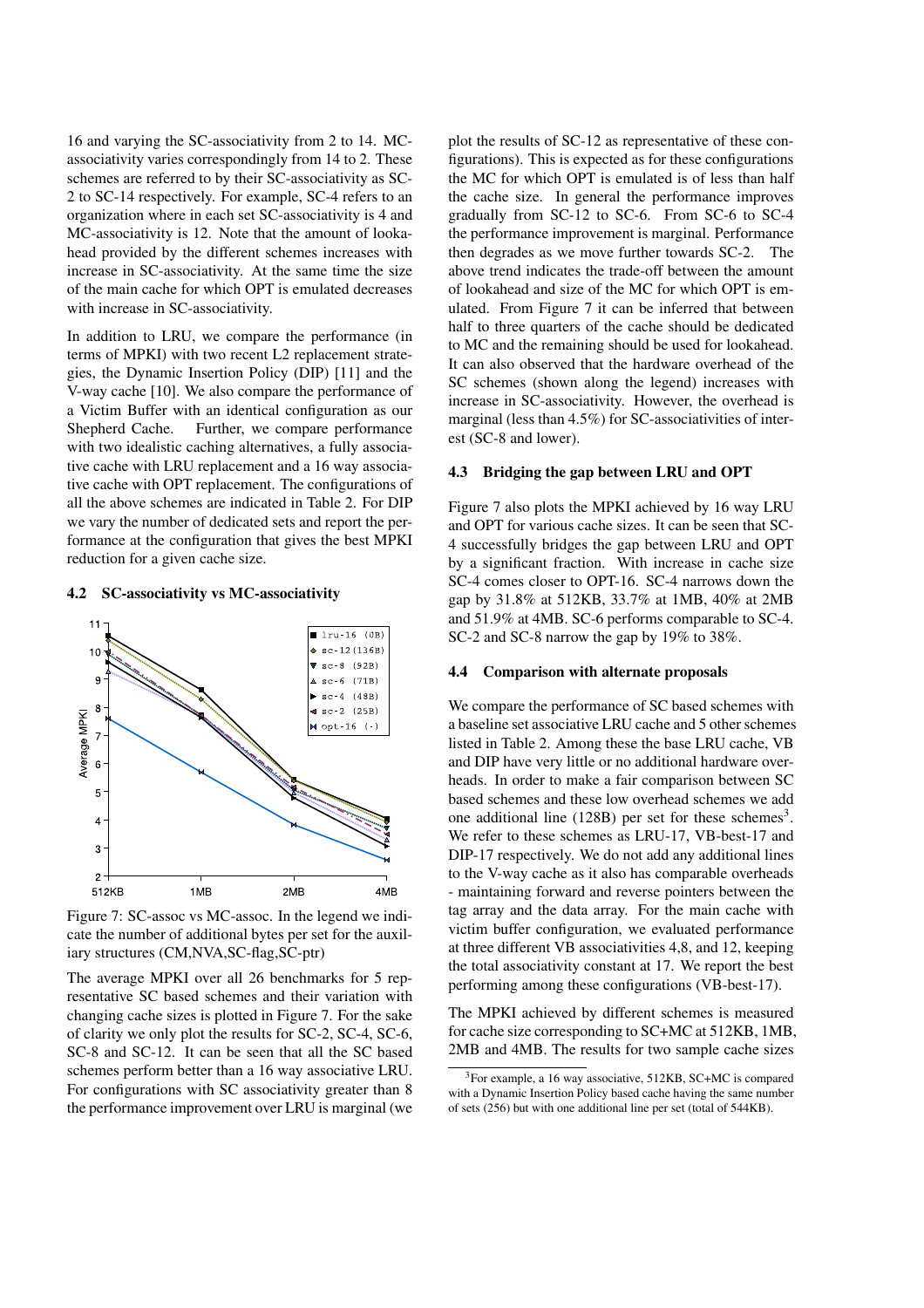

Figure 9: MPKI for a 512KB cache. High MPKI benchmarks, avg-all26 is over all 26 benchmarks.



Figure 10: MPKI for a 512KB cache. Low MPKI benchmarks, benchmarks with MPKI *<* 1 omitted.

namely 512KB and 2MB for 2 sample SC schemes (SC-4 and SC-8) are reported in Figures 8-10. The benchmarks are categorized into two or three MPKI ranges and each range is plotted separately. Benchmarks with very low MPKI  $(< 1)$  are omitted. The avg-all26 bar indicates the MPKI average over all 26 benchmarks and not any single category. It can be observed that both SC-4 and SC-8 perform better than all other schemes for most of the benchmarks. On average a 2MB SC-4 reduces MPKI over LRU-17 by 10%. The corresponding improvements over VB-best-17, DIP-17 and vway are 9.3%, 5.9% and 9.6% respectively. For SC-8 the performance difference with respect to the other schemes ranges from 1% to 4.6%. It is interesting to note that LRU-fa, though performs exceptionally well for a few configurations (ammp, apsi at 512KB and ammp, gap at 2MB), performs worse than SC based schemes for most benchmarks. A V-way cache tries to emulate a fully associative LRU cache and it is not surprising that a V-way cache does not perform comparable to DIP and SC based



Finally, it can also be noted from that although for a majority of the benchmarks SC performs well, there are some benchmarks for which SC performs poorly. To understand the cause for this, we analyze the benchmarks for which SC-8 or SC-4 degrade performance. Specifically, we examine the performance of OPT at sizes and associativities that these schemes try to emulate (refer to Figure 11). All these configurations have the same number of sets (1024) but their associativities are different (varied from 8 to 16). It is to be remembered that SC-8 emulates OPT-8 and SC-4 emulates OPT-12. As can be seen from Figure 11, there is a strong correlation between SC's performance with the corresponding OPTs performance. Whenever, SC performs poorly the corresponding OPT also performs poorly. However, because of the additional hits obtained while the optimal order is established, SC mitigates the performance loss to some extent. This is evident in *art, mgrid, vpr, parser and bzip*.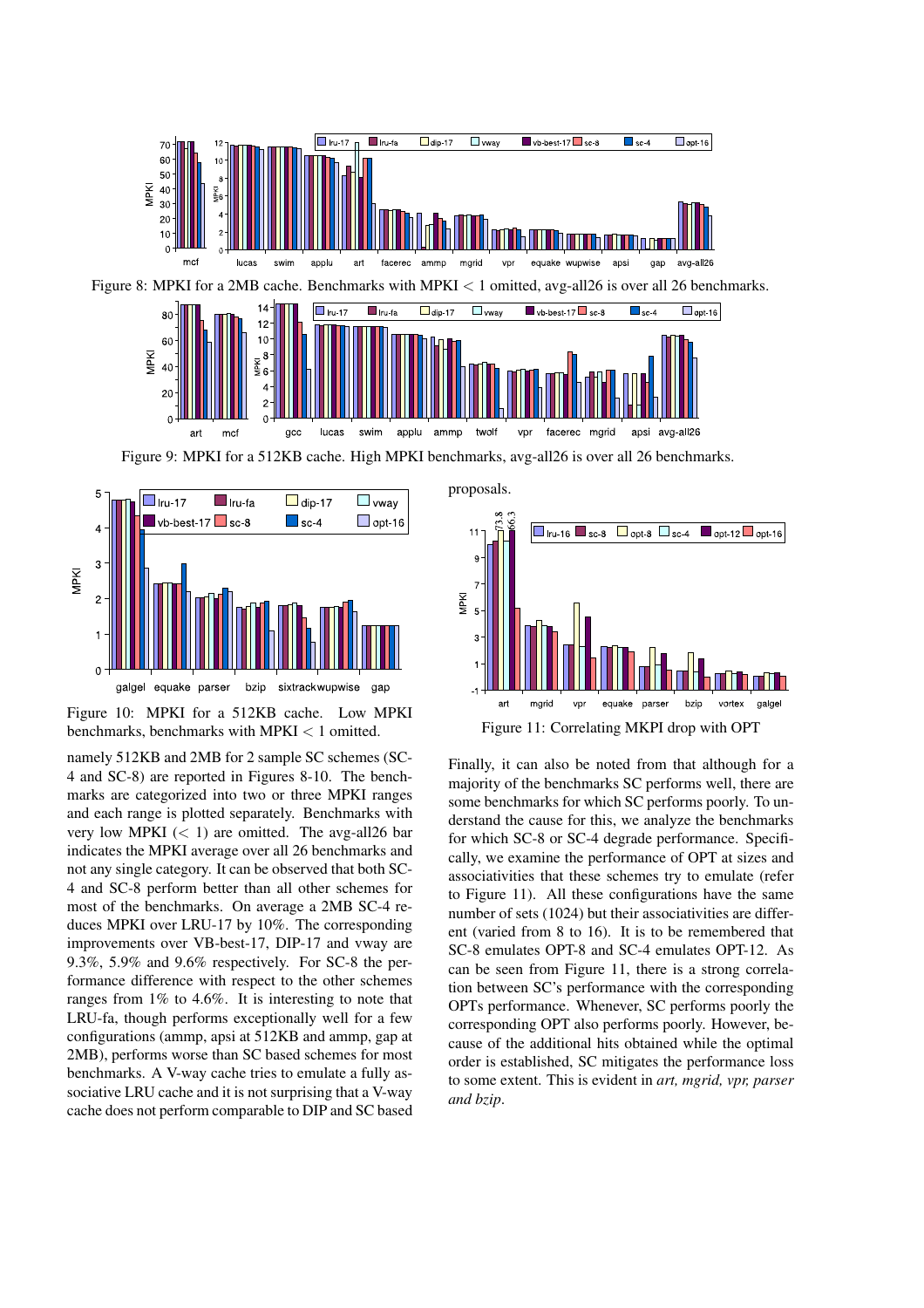



(a) Percentage of replacement candidates for baseline MC replacement (b) Comparing MC replacement policies





Figure 13: Speedup over LRU-17

#### **4.5 Effect of baseline MC replacement**

The baseline MC replacement policy is applied only on the fraction of MC lines that are not covered by the lookahead window. Its influence therefore depends on the lookahead window provided by the SC. In Figure 12(a) we plot the fraction of the MC candidates that do not get covered by the lookahead for a 2MB cache with SC-4, SC-8 and SC-12. As expected higher the SC associativity, fewer are the replacement candidates left for the baseline MC policy. On average SC-12 leaves only 0.96 (out of 4) candidates for MC replacement, SC-8 leaves 3.62 (out of 8) and SC-4 6.81 (out of 12).

We compare 3 replacement strategies for MC; LRU, LFU and random. The performance of these three policies is compared in Figure 12(b) for SC-4. It can be seen that LRU performs better than LFU and random replacement policies. With the exception of *art, galgel, parser* LRU consistently outperforms the other policies.

### **4.6 Impact on System Performance**

Figure 13 plots the speedup obtained when using SC-4 and SC-8 instead of LRU-17. The speedup is calculated as the ratio of the CPI of the LRU-17 to the CPI of the SC scheme in consideration. The average bar indicates the speedup in average CPI. SC-4 obtains a speedup of up to 47.1% (gcc 512KB) and an average speedup of 7% for a 512KB cache. In comparison SC-8 obtains an average speedup of 5.1%. The corresponding numbers for a 2MB cache are 7.1% and 5.3% respectively.

## **5 Related Work**

The observation that a large number of L2 lines lack temporal locality has motivated several research endeavors. Modifications to the LRU replacement policy [14] have been proposed to ensure that lines that do not have temporal locality are not brought into the cache at all. A new reuse distance based global replacement policy is proposed for the V-Way cache [10] based on the observation that a large number of lines brought into the L2 cache are never accessed again. Further to facilitate variable set associativity the tag and data portion are decoupled. Quantitative comparison reveals that SC-4 reduces the MPKI obtained by a 2MB 32 way associative, tdr 2, V-way cache by 9.6%. Like th V-way cache, a few other schemes [4, 1, 6] also propose decoupling of tag